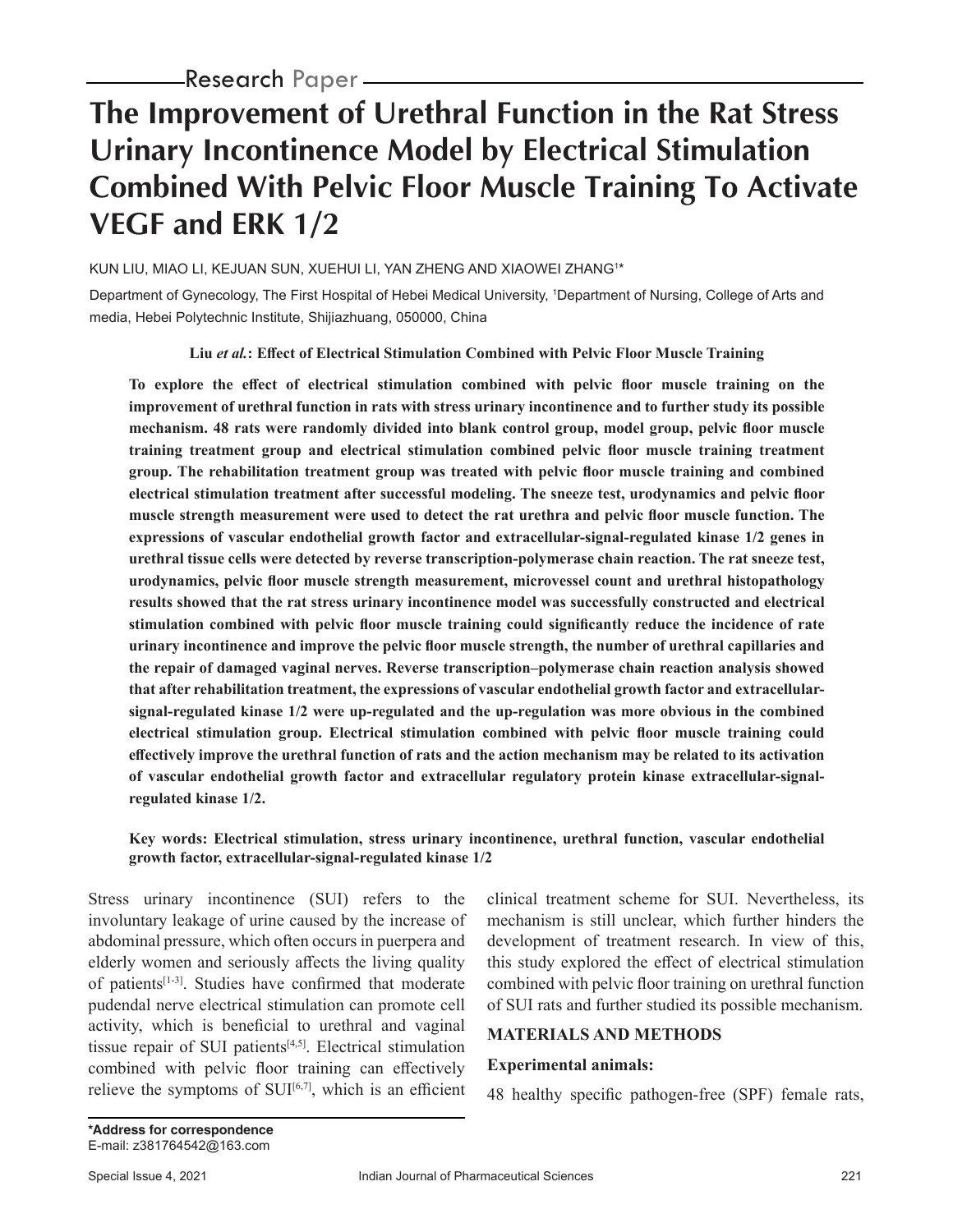aged 1.5 to 2 mo, not pregnant or giving birth, weighing 180 to 220 g, were purchased from Beijing Weitong Lihua Co., Ltd. They were fed in the dark and light for 12 h alternately at room temperature and took food and water freely.

## **Methods:**

**Establishment of rat stress urinary incontinence model:** After weighing 48 rats, 36 rats were randomly selected and anesthetized with 4 % chloral hydrate in abdominal cavity. The rat stress urinary incontinence model was established by vaginal dilation and pudendal nerve compression (VD+PNC). Vaginal dilatation: the head of 8F Foley catheter was placed 2 to 3 cm in rat vagina and 5 ml saline was extracted by syringe and injected into balloon. 150 g weight was suspended at the tail end and the rats were placed on a horizontal table top (ensuring that the pubic symphysis was tangent to the table edge, so that the vaginal tissue was uniformly stressed). After maintaining this state for 4 h, the water sac was slowly released and a small amount of sterile saline was injected along the vaginal opening. Then, the urinary catheter was removed; pudendal nerve compression: the rats were in prone position. A 1 cm transverse incision was made at the middle and lower 1/3 of the connecting line between the posterior superior iliac spine and ischial tubercle. And the muscle layers were passively separated. After the bilateral pudendal nerves were separated, the pudendal nerves (both sides) were clamped twice with micro forceps, with an interval of 5 s each time. The clamping lasted for 30 s each time. Muscles and skin were sutured sequentially. After that, the rates were fed naturally for later detection.

**Experimental grouping:** The rats were randomly divided into three groups, namely model group (without treatment), pelvic floor muscle training treatment group (pelvic floor muscle training group) and electrical stimulation combined with pelvic floor muscle training treatment group (combined electrical stimulation group), with 12 rats in each group. A blank control group was set up and the 12 rats were not modeled and treated. Pelvic floor muscle training: the vagina and anus of rats were stimulated by physical methods to make them contract naturally, thus achieving the purpose of pelvic floor muscle training. The training was carried once every day and each training lasted for 10 min. Combined electrical stimulation group: the electrodes were inserted into the posterior vaginal wall of female rats for electrical stimulation treatment (pulse wave electrical stimulation, current 0.3 mA, interval 0.1 ms, frequency 20 Hz). The treatment was carried out twice every week and each treatment lasted for 25 min. The treatment was given for 3 w.

**Sneeze test:** The rats were in supine position and the epidural catheter was placed into the bladder 2 to 3 cm after the urethral orifice was sterilized. After emptying the bladder, the epidural catheter was connected with the micropump to inject sterile physiological saline (12 ml/h) stained with methylene blue and the maximum bladder capacity was recorded when blue liquid overflowed from the urethral orifice. After emptying the rat bladder again, 1/2 of the maximum bladder volume of methylene blue stained normal saline was injected. A section of rat's beard was cut out and put into rat's nostril to stimulate it to cause sneezing reflex. After that, the rats were observed for blue liquid flowing out of the urethral orifice of rats. If there was liquid flowing out, it would be recorded as positive in sneeze test. If there is no liquid flowing out, it would be recorded as negative. The number of sneeze positive rats in each group was counted and the positive ratio was calculated.

**Urodynamic test:** One day before the test, the rats in each group were given bladder catheterization and the urodynamics was detected by urodynamics analyzer. The rats were in supine position. After emptying the bladder, they were injected with methylene blue stained normal saline (12 ml/h) by micropump. When the blue liquid overflowed from the urethral orifice and the pressure in the bladder increased rapidly, the bladder pressure at this time, namely leak point pressure (LPP), was recorded; the amount of saline injected was calculated as the maximum bladder capacity (MBC). Each rat was measured 3 times and the mean value was taken.

**Pelvic floor muscle strength measurement:** The rats were in supine position. The pelvic floor tissues were separated layer by layer. The body of pubococcygeus was exposed and was stimulated with platinum wire electrode (frequency once per second, voltage 5V, time 10 ms). The maximum muscle tension during single contraction was recorded. After testing, the pubococcygeus muscle was cut off and weighed and the ratio of single contraction force to muscle weight was calculated.

**Microvessel density count of proximal urethra:** After the rats were killed, the proximal urethra of the injection site was taken and continuous sections with thickness of 4 μm were made by hematoxylin-eosin (HE) staining. Microvessel counting (stained single endothelial cell cluster as a microvessel), namely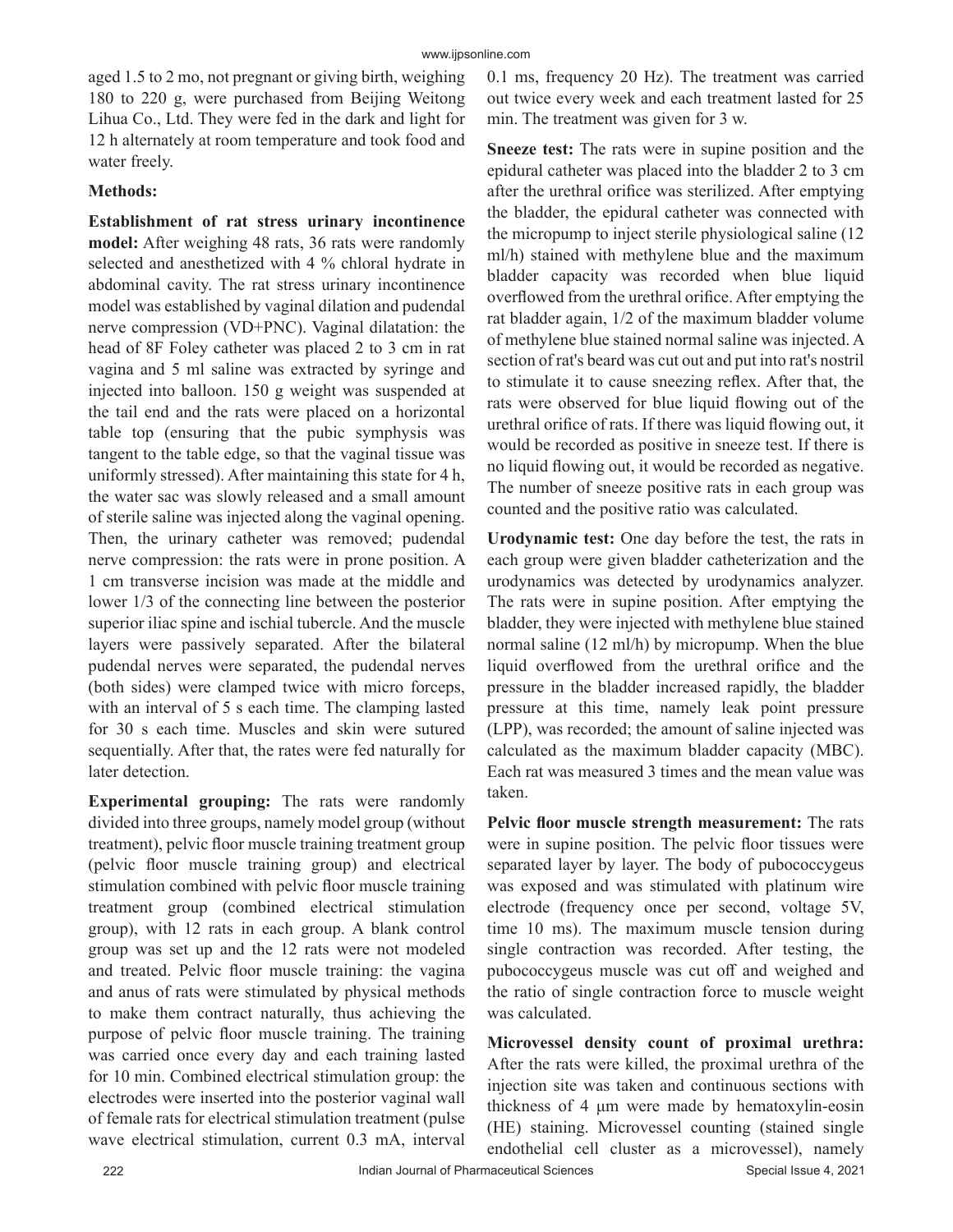microvessel density, was carried out in 5 visual fields under 200 times optical microscope. At least 3 samples were observed in each group and averaged.

**Pathomorphological observation of pudendal nerve tissue in rats:** Rats were anesthetized with 2 % pentobarbital abdominal cavity and fixed on the operating table. In prone position, transverse incision was taken at the middle and lower 1/3 level of the connecting line between the posterior superior iliac spine and ischial tubercle. The muscle layers were passively separated. The pudendal nerve tissue of rats was taken. After fixed with paraformaldehyde solution for 24 h, the tissue was dehydrated, embedded in paraffin, sliced and baked at 65°. After dewaxing, hydration, soaking in distilled water and HE staining, the tissue was cleared with xylene solution, sealed with neutral gum and dried. The sealing film was placed under a microscope to observe the histopathological changes of pudendal nerve in rats.

**Detection of changes of expressions of vascular endothelial growth factor (VEGF) and extracellularsignal-regulated kinase (ERK) 1/2 by RT-PCR:**  Total RNA of anterior vaginal wall was extracted by conventional method. With mRNA as template, complementary DNA (cDNA) was amplified by reverse transcription reaction system and stored at -20°. The expressions of VEGF and ERK 1/2 were detected by reverse transcription–polymerase chain reaction (RT-PCR). PCR amplification conditions are: predenaturation at 94° for 2.5 min, denaturation at 95° for 25 s, annealing at  $60^{\circ}$  for 30 s, extension at  $71^{\circ}$  for 30 s, repeating for 40 times and extension at 72° for 60 s. 10 μl of amplification product and 6 μl of DGL-200 Maker were sampled at the same time and separated by 2.5 % agarose gel electrophoresis. The amplification results were analyzed and photographed by ultraviolet gel imaging system.

# **Statistical analysis:**

All the data in this study were processed by statistical package for the social sciences (SPSS) 20.0 statistical analysis software. The measurement data were expressed by "mean±standard deviation"; variance analysis was used for comparison among multiple groups and least significant difference (LSD)-t test was used for comparison between groups; the counting data were expressed in percentage  $(\%)$ ; p<0.05 indicated statistically significant difference.

# **RESULTS AND DISCUSSION**

None of the experimental animals died. Both the model

group and the treatment group successfully completed the modeling operation. After the operation, the food intake, urine and feces of rats were normal and there was no infection at the modeling incision, which could meet the requirements of follow-up testing. There was no significant difference in hair of rats in each group.

The results of sneeze test in blank control group, model group, pelvic floor muscle training group and combined electrical stimulation group are shown in Table 1. It can be seen from Table 1 that compared with the blank control group, the positive rate of sneeze test in the model group was significantly increased and the difference was statistically significant ( $p<0.05$ ). After rehabilitation, the positive rate of sneeze test in the treatment group (pelvic floor muscle training group and combined electrical stimulation group) was significantly lower than that in the model group, especially in the combined electrical stimulation group  $(p<0.05)$ . The results showed that the model of stress urinary incontinence in rats was successfully established. Either pelvic floor muscle training or electrical stimulation could reduce the incidence of urinary incontinence and electrical stimulation combined with pelvic floor muscle training could improve the urethral function of rats better (Table 1).

**TABLE 1: COMPARISON OF SNEEZE TEST RESULTS OF RATS IN EACH GROUP (n=48)**

| Group                                          | Case | <b>Positive</b> | <b>Negative</b> | <b>Positive rate</b> |
|------------------------------------------------|------|-----------------|-----------------|----------------------|
| Control group                                  | 12   | 0               | 12              | 0.00%                |
| Model group                                    | 12   | 11              | 1               | 92.31 %              |
| Pelvic floor<br>muscle<br>training<br>group    | 12   | 7               | 5               | 58.33 %              |
| Combined<br>electrical<br>stimulation<br>group | 12   | 3               | 9               | 25.00 %              |
| F value                                        |      | 13.64           | 13.51           | 16.27                |
| p value                                        |      | < 0.05          | < 0.05          | < 0.05               |

The urodynamic test results of blank control group, model group, pelvic floor muscle training group and combined electrical stimulation group are shown in Table 2. It can be seen from Table 2 that compared with blank control group, the LPP and the MBC of model group were significantly reduced and the difference was statistically significant (p<0.05). After rehabilitation, the LPP and MBC of treatment groups (pelvic floor muscle training group, combined electrical stimulation group) were higher than those of model group. The effect in combined electrical stimulation group was more obvious, with significant difference (p<0.05). The results further indicated that the rat model of stress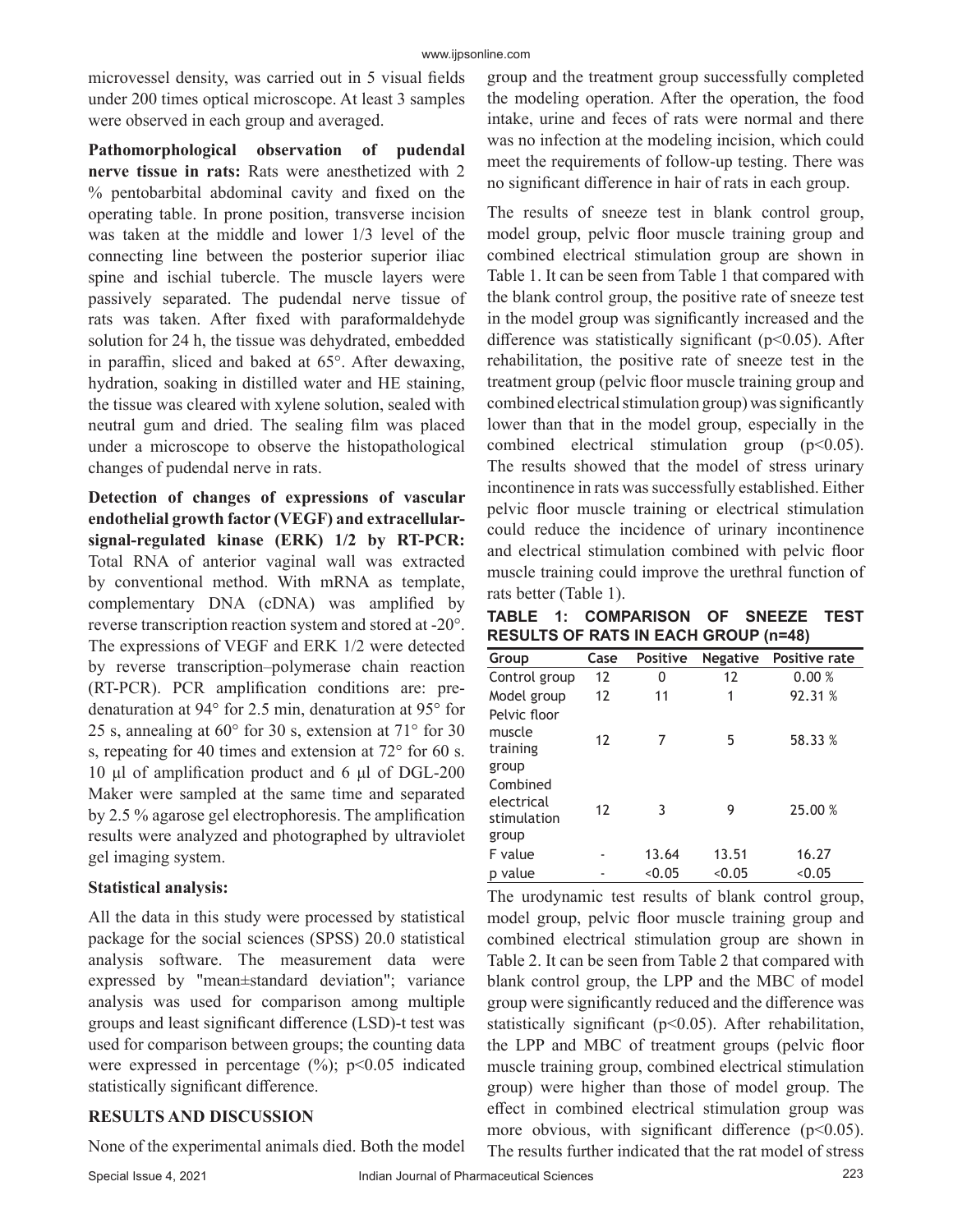urinary incontinence was successfully established. Either pelvic floor muscle training or electrical stimulation could improve the urethral function better and electrical stimulation combined with pelvic floor muscle training could improve the urethral function better (Table 2).

**TABLE 2: COMPARISON OF URODYNAMIC TEST RESULTS OF RATS IN EACH GROUP (n=48)**

| Group                                          | Case   | Leakage point<br>pressure LPP (cm<br>H <sub>2</sub> O | Maximum<br>bladder capacity<br>MBC (ml) |
|------------------------------------------------|--------|-------------------------------------------------------|-----------------------------------------|
| MBC (ml)                                       | < 0.05 | < 0.05                                                | < 0.05                                  |
| Control group                                  | 12     | $38.86 \pm 4.13$                                      | $2.51 \pm 0.16$                         |
| Model group                                    | 12     | $25.21 \pm 3.71$                                      | $1.24 + 0.13$                           |
| Pelvic floor<br>muscle<br>training group       | 12     | $29.87 \pm 2.95$                                      | $1.83 + 0.21$                           |
| Combined<br>electrical<br>stimulation<br>group | 12     | $32.15 \pm 2.94$                                      | $2.28 + 0.15$                           |
| F value                                        |        | 3.64                                                  | 3.51                                    |
| value<br>р                                     |        | $<$ 0.05                                              | < 0.05                                  |

The results of pelvic floor muscle strength test in each group are shown in Table 3 and fig. 1. It can be seen from Table 3 that compared with blank control group, the ratio of single contraction force/muscle weight of pubococcygeus of model group was significantly reduced, with statistical significance (p<0.05). After rehabilitation treatment, the ratio of single contraction force/muscle weight of pubococcygeus in treatment groups (pelvic floor muscle training group, combined electrical stimulation group) was significantly higher than that in model group. The improvement effect in combined electrical stimulation group was more obvious, with significant difference  $(p<0.05)$ . The results showed that rehabilitation therapy could effectively improve pelvic floor muscle strength of rats and electrical stimulation combined with pelvic floor muscle training had a better effect on improving pelvic floor muscle strength of rats (Table 3).



**Fig. 1: Comparison of pelvic floor muscle strength test results of rats in each group** 

|                   | TABLE 3: COMPARISON OF PELVIC FLOOR     |  |  |
|-------------------|-----------------------------------------|--|--|
|                   | MUSCLE STRENGTH TEST RESULTS OF RATS IN |  |  |
| EACH GROUP (n=48) |                                         |  |  |

| Group                                          | Case | Single contraction force/muscle<br>weight of pubococcygeus muscle<br>(g/g) |
|------------------------------------------------|------|----------------------------------------------------------------------------|
| Control group                                  | 12   | $2.72 \pm 0.13$                                                            |
| Model group                                    | 12   | $1.33 \pm 0.07$                                                            |
| Pelvic floor<br>muscle<br>training<br>group    | 12   | $2.07+0.10$                                                                |
| Combined<br>electrical<br>stimulation<br>group | 12   | $2.35+0.12$                                                                |
| F value                                        |      | 4.61                                                                       |
| value<br>р                                     |      | < 0.05                                                                     |

The effects of electrical stimulation combined with pelvic floor muscle training on the formation of microvessels in proximal urethra of rats are shown in Table 4. According to Table 4, compared with blank control group, the microvessel quantity of proximal urethra of model group rats decreased significantly and the difference was statistically significant  $(p<0.05)$ . After rehabilitation treatment, the microvessel quantity of proximal urethra in treatment groups (pelvic floor muscle training group, combined electrical stimulation group) was significantly higher than that in the model group and the improvement effect in combined electrical stimulation group was more obvious, with significant difference ( $p$ <0.05). The results showed that rehabilitation therapy could promote the formation of microvessels in proximal urethra of rats and electrical stimulation combined with pelvic floor muscle training could improve the capability of microvessel formation better (Table 4).

**TABLE 4: COMPARISON OF MICROVESSEL DENSITY IN PROXIMAL URETHRA OF RATS IN EACH GROUP (n=48)**

| Group                                       | Case | Microvessel<br>quantity (hpf) |
|---------------------------------------------|------|-------------------------------|
| Control group                               | 12   | $18.65 \pm 1.21$              |
| Model group                                 | 12   | $10.43 \pm 2.37$              |
| Pelvic floor muscle<br>training group       | 12   | $14.27 \pm 2.10$              |
| Combined<br>electrical<br>stimulation group | 12   | $16.39 \pm 2.14$              |
| F value                                     |      | 3.64                          |
| p value                                     |      | < 0.05                        |
|                                             |      |                               |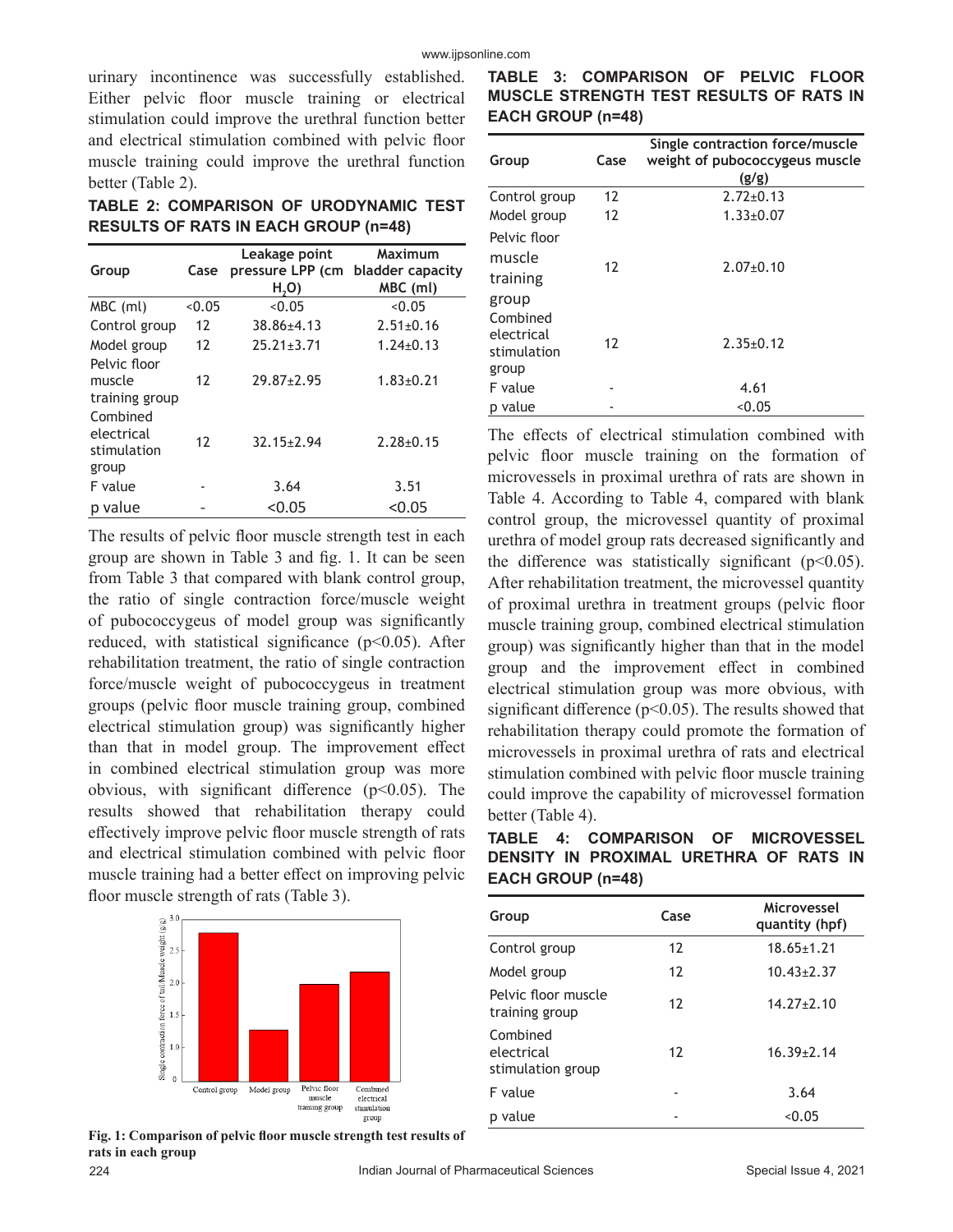HE staining results of pudendal nerves of rats in each group showed that the rats in blank control group had a large amount of pudendal nerves arranged neatly; after VD+PNC modeling, the pudendal nerves of model group rats were disordered and obvious nerve defects, twists and pulls could be observed; after rehabilitation treatment, the pudendal nerve of rats in treatment group could be partially damaged and repaired and nerve fibers gathered for healing at the defect. In addition, the electrical stimulation combined with pelvic floor muscle rehabilitation training had better healing effect. See Table 5 for the design of VEGF, ERK 1/2 and glyceraldehyde-3-phosphate dehydrogenase (GAPDH) primers.

The expressions of VEGF and ERK 1/2 in the anterior urethra of rats are shown in Table 6 and fig. 2. Compared with blank control group, the expressions of VEGF and ERK 1/2 in model group decreased significantly and the difference was statistically significant ( $p$ <0.05). After rehabilitation treatment, the expressions of VEGF and ERK 1/2 in model group were significantly up-regulated compared with those in model group and the difference was statistically significant ( $p$ <0.05). At the same time, it is worth noting that the expressions of VEGF and ERK 1/2 in combined electrical stimulation group were significantly up-regulated. See Table 6.

Stress urinary incontinence is a common chronic disease that seriously affects the living quality of middle-aged and elderly women. Birth trauma and low estrogen level are the two major causes of the disease, but its pathogenesis is unknown so  $far^{8}$ <sup>10]</sup>. At present, the common treatment methods are

| <b>TABLE 5: PRIMER SEQUENCE DESIGN IN PCR PROCESS</b> |  |
|-------------------------------------------------------|--|
|-------------------------------------------------------|--|

| <b>Premier name</b> | Forward premier             | <b>Backward premier</b>    | Length (bp) |
|---------------------|-----------------------------|----------------------------|-------------|
| <b>VEGF</b>         | 5'-GGAAGAGCTTCGACCAGCTG-3'  | 5'-GAGCCATTGTTAGTTTACAG-3' | 132         |
| ERK 1               | 5'-AACCGAGCTTAGGCCAGCTG-3'  | 5'-AAGCCTTGACGCGTTTACAG-3' | 128         |
| ERK 2               | 5'-AACCGAGCATTAGGCCAGCTG-3' | 5'-AAGCCTTGACGGCTATACAG-3' | 124         |
| GAPDH               | 5'-CAGCATTGGAAGTGCTATGG-3'  | 5'-TAGAGCGAGTATGCATGACA-3' | 138         |

| TABLE 6: DETECTION OF EXPRESSIONS OF VEGF AND ERK 1/2 BY RT-PCR |  |  |
|-----------------------------------------------------------------|--|--|
|                                                                 |  |  |

| Index                                    | VEGF (gray value) | ERK 1 (gray value) | ERK 2 (gray value) |
|------------------------------------------|-------------------|--------------------|--------------------|
| Control group                            | $3.24 \pm 0.40$   | $3.74 \pm 0.32$    | $2.91 \pm 0.22$    |
| Model group                              | $1.06 \pm 0.06$   | $1.05 \pm 0.12$    | $1.35 \pm 0.17$    |
| Pelvic floor muscle training<br>group    | $2.36 \pm 0.21$   | $2.51 \pm 0.46$    | $2.01 \pm 0.16$    |
| Combined electrical<br>stimulation group | $2.89 \pm 0.32$   | $2.93 \pm 0.42$    | $2.43 \pm 0.21$    |
| F value                                  | 4.17              | 4.73               | 3.28               |
| p value                                  | < 0.05            | < 0.05             | < 0.05             |
|                                          |                   |                    |                    |



**Fig. 2: Detection of expressions of VEGF and ERK 1/2 by RT-PCR**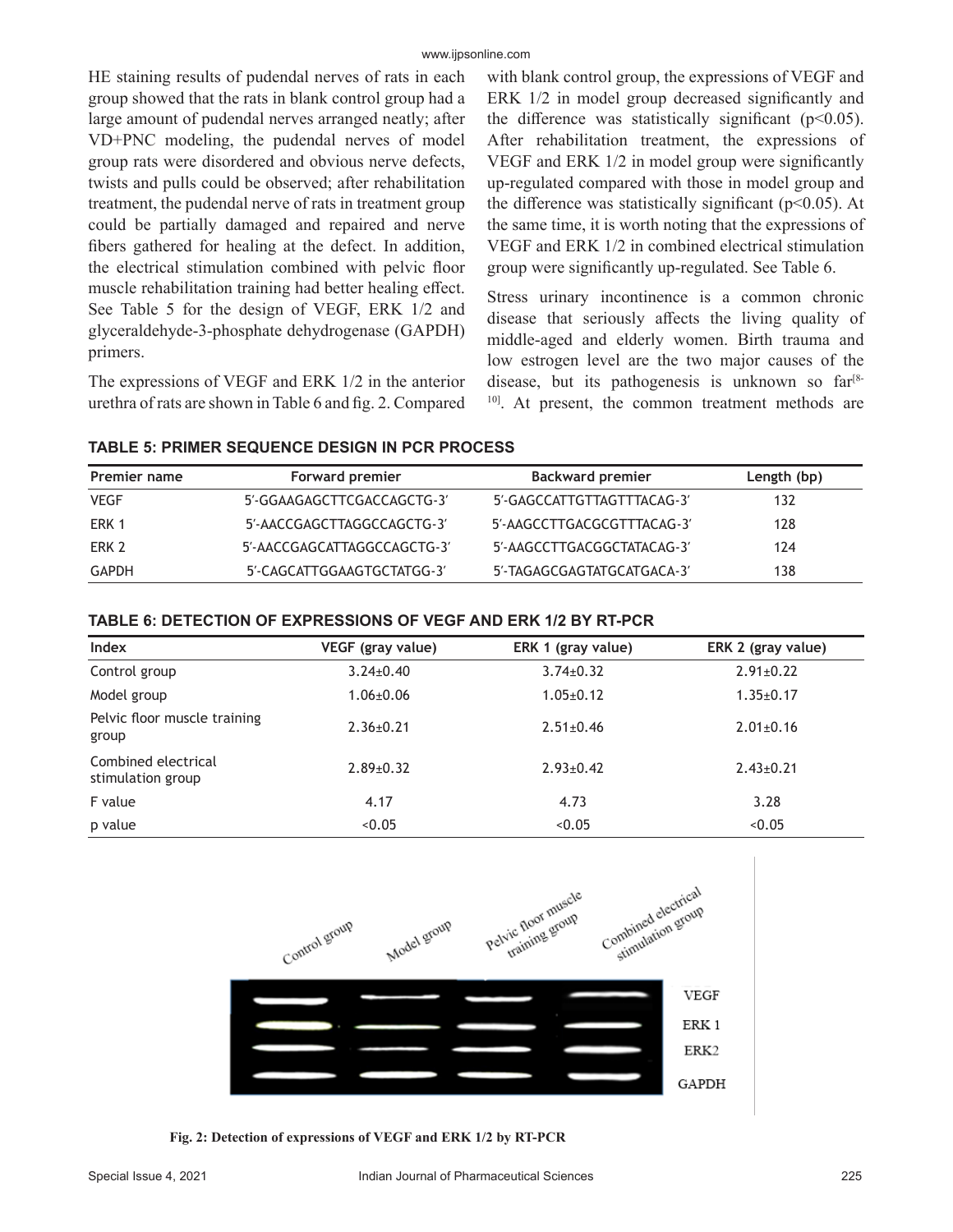pelvic floor muscle training, electrical stimulation therapy, biofeedback therapy and drug therapy $[11-13]$ . Vaginal electrical stimulation can indirectly stimulate nerves through polysynaptic reflex, causing passive contraction of pelvic floor muscles and improving urethral function[14,15]. Electrical stimulation combined with pelvic floor muscle training has a good therapeutic effect, but its mechanism is still unclear.

In view of this, VD+PNC method was used to expand pudendal nerve and press pudendal nerve in rats and the model of rat stress urinary incontinence was established. To verify the success of SUI model and the improvement of urethral function of SUI rats by electrical stimulation combined with pelvic floor muscle training, we used sneezing test, urodynamics and pelvic floor muscle strength measurement. Compared with blank control group, the positive rate of sneeze test in model group was significantly increased, while the leakage point pressure LPP, the maximum bladder capacity MBC and the ratio of single contraction force/muscle weight of pubococcygeus were significantly decreased, and the difference was statistically significant ( $p$ <0.05), suggesting that the model of rat SUI was successfully established. Further analysis showed that after rehabilitation treatment (pelvic floor muscle training combined with electrical stimulation), the positive rate of sneezetest could be reduced to a certain extent and the ratio of single contraction force/muscle weight of LPP, MBC and pubococcygeus muscle could be increased. And the improvement effect of combined electrical stimulation was the best, with significant difference ( $p<0.05$ ); it suggests that either pelvic floor muscle training or electrical stimulation can reduce the incidence of urinary incontinence, improve urethral function and improve pelvic floor muscle strength and electrical stimulation combined with pelvic floor muscle training can improve urethral function of rats better. A large number of studies have shown that the number of urethral microvessels and pudendal nerve tissue morphology in rats can reflect the urethral tissue condition to a certain extent<sup>[16,17]</sup>. After that, we have further examined the formation of proximal urethral microvessels and vaginal nerve tissue morphology in rats. The results of microvessel density counting and HE staining showed that rehabilitation treatment could promote the formation of proximal urethral microvessels and the healing of pudendal defect nerves in rats and the treatment effect of combined electrical stimulation was better. It is suggested that electrical stimulation combined with pelvic floor muscle training can effectively promote the regeneration of urethral microvessels and repair of damaged vaginal nerves in rats. Studies have proved that VEGF, as a highly specific vascular endothelial growth factor, can promote the migration, proliferation and angiogenesis of vascular endothelial cells<sup>[18,19]</sup>; ERK1/2, an extr tinence in rats. To further explore the mechanism of electrical stimulation combined with pelvic floor muscle training in the recovery of SUI in rats, we further detected the expressions of VEGF acellular regulatory protein kinase, is the main signal pathway of cell stress and injury response<sup>[20]</sup>, which can regulate basic cell processes. Both of them play an important role in the occurrence, development and recovery of stress urinary incon and ERK 1/2 in the anterior urethral tissues of rats by RT-PCR. The results showed that after rehabilitation treatment, the expressions of VEGF and ERK 1/2 were significantly up-regulated compared with model group and the up-regulation was especially significant in combined electrical stimulation group. The difference was statistically significant ( $p<0.05$ ).

To sum up, this study showed that electrical stimulation combined with pelvic floor muscle training could significantly improve the urethral function of SUI rats and its mechanism may be related to its activation of VEGF and ERK1/2 signaling pathway. However, its specific mechanism is still unclear and further in-depth study is needed. The current research results showed that electrical stimulation significantly up-regulated the expressions of VEGF and ERK 1/2, providing some experimental data and theoretical support for the application of electrical stimulation therapy in SUI clinical treatment.

#### **Conflicts of interest:**

The authors declared no conflicts of interest.

#### **REFERENCES**

- 1. Cheng H, Gu RR, Wu LP. Current situation and influencing factors of knowledge-attitude-practice of pelvic floor muscle training in women with postpartum stress urinary incontinence, Chin J Mod Nurs 2021;27(9):1185-9.
- 2. Wang LP, Wang F, Xu AZ. Analysis of the pelvic floor muscle function and its effect factors among 1270 postpartum women. Maternal Child Health Care China 2014;29(1):29-31.
- 3. Feng SN, Lian TY. Investigation on the current situation of pelvic floor muscle function among postpartum women. Maternal Child Health Care China 2015;30(31):5449-51.
- 4. Wu HQ, Qian QY, Qian QY, Zhou BB, Yu XX, Cao JJ. Survey and analyze of 1 400 women's pelvic floor muscle strength, J Pract Med Technique 2013;20(10):1045-7.
- 5. Su TS, Liu BY, Liu ZS, Chen YL, Zhang W, Chu HR, *et al.* Electroacupuncture versus Pelvic floor muscle training for treatment of female stress urinary incontinence: A multipulcentered, randomized controlled trial. J Tradit Chin Med 2021;62(5):414-8.